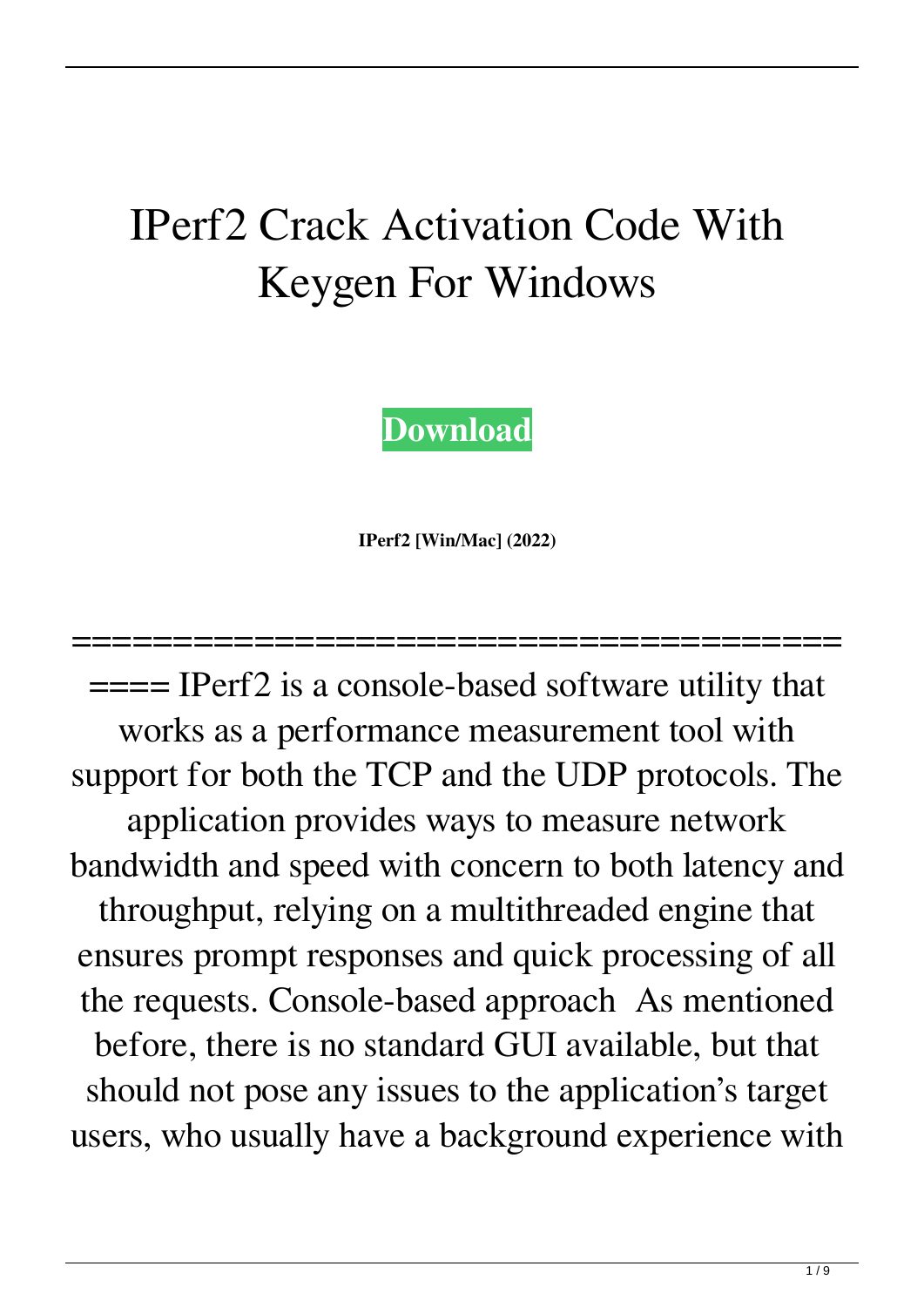the Windows command line. There are three command sets available in IPerf2: client/server commands, serverspecific commands and client-specific commands. You can explore them all and read all about their functions using the "--help" command. Keep in mind that you must establish both a server to receive traffic and a client to send data for any test to take place, either on

different hosts or on the same one. Get bandwidth reports for TCP and UDP traffic IPerf2 can provide detailed reports concerning the TCP or UDP transfers and traffic-related information. You get to control the port number or listen or connect to, configure the time interval between periodic reports related to bandwidth, and choose the measurement format or the buffer size. There are also TCP-specific commands that allow you to set the maximum segment size, choose the socket IP

TOS field or toggle no delay options by disabling Nagle's algorithm in TCP data transfers. Client and server-specific commands When running in server mode, IPerf2 allows you to choose the port to listen and connect to and configure a series of parameters such as the timeout for a permit key, the TCP receive window clamp size, the time interval between new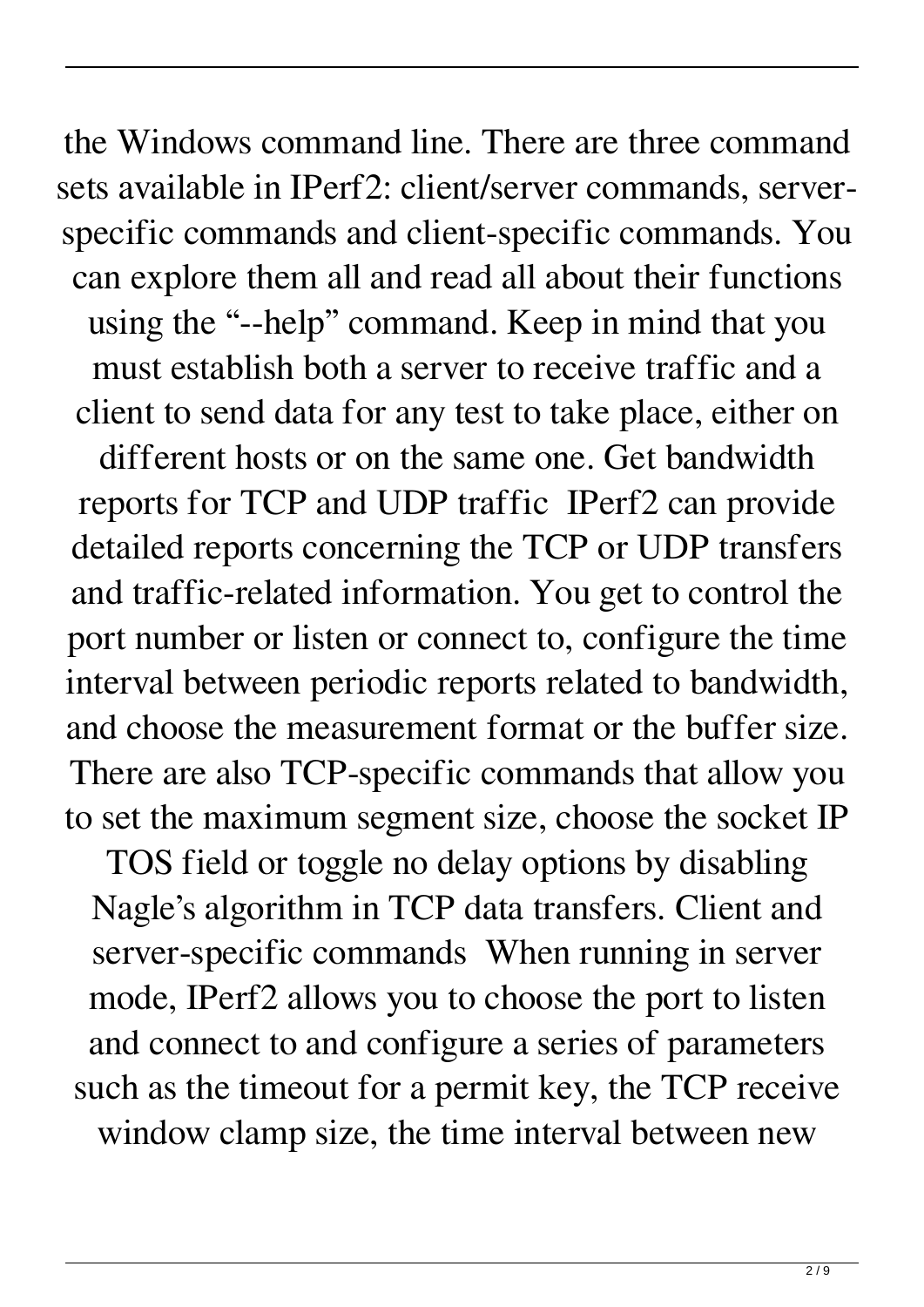listening sessions, and so on. IPerf2 can enable latency histograms with TCP or UDP transfers. By default, IPerf2 runs using a multithreaded configuration, but you can activate a single-threaded mode to run your tests. The client is the state that generates traffic by sending data to the server. IPerf2 allows unidirectional and bidirectional traffic, as well as full-duplex and multiple data streams. Additionally, multicast and SSM joins are supported. Evaluate host-to-host performance IPerf2 is a powerful tool in the right hands. It can measure TCP and UDP performance, both related to latency and

**IPerf2 Crack Keygen Full Version [April-2022]**

This tool performs a basic MAC calculation with a predefined seed. Operational modes: As a keyed hash, fast keying, and as a fast MAC. Output: Key, MAC, and/or Raw key. Output modes: ASCII,HEX, and/or Raw ascii Notes: This tool produces text output which is easy to review and parse. It is great for easily troubleshooting and monitoring various network issues. SYNSTOLIC DESCRIPTION: Synthetic SysTOLic is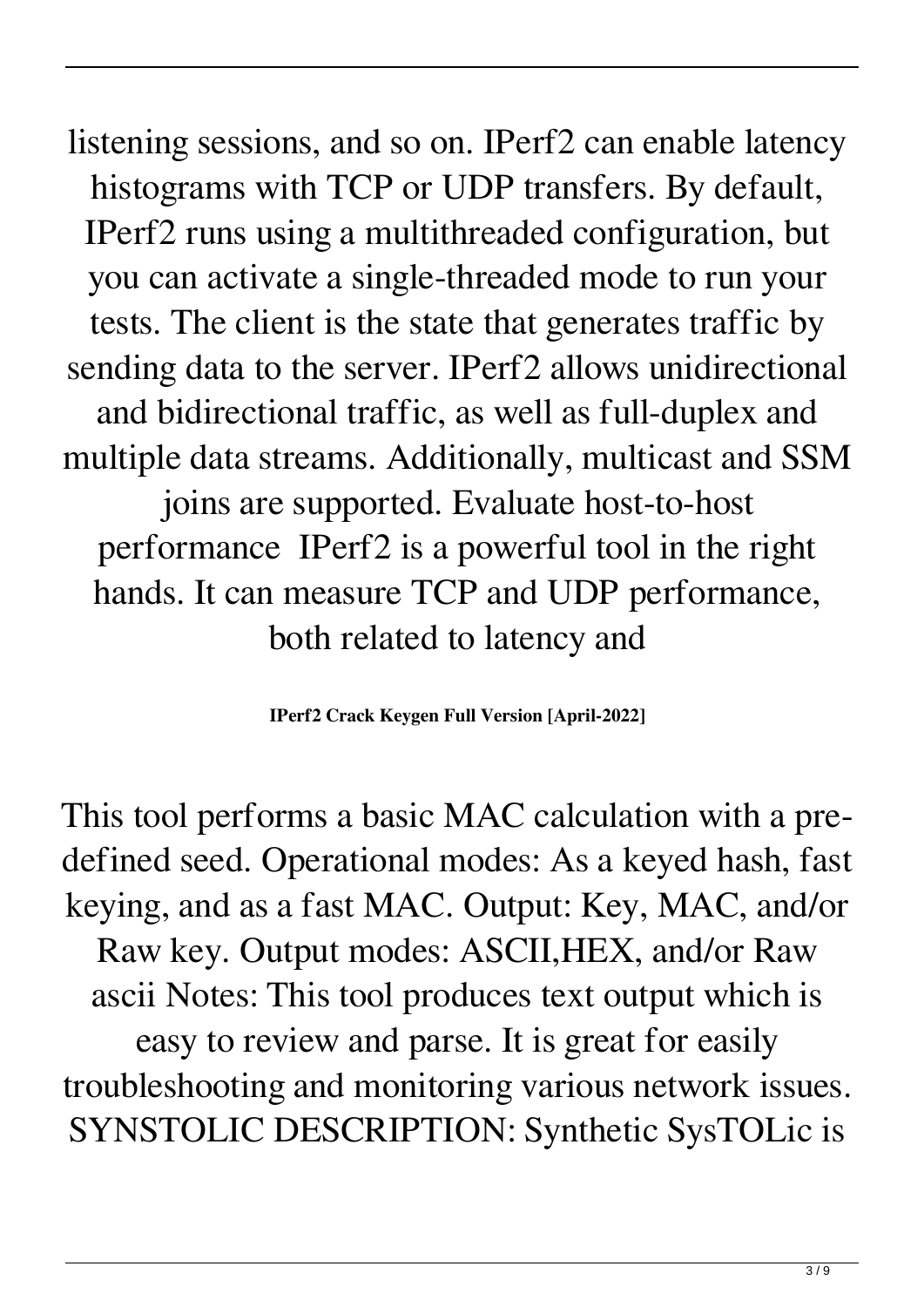a tool that can generate Syn-TOLic traffic and IP datagrams. Synthetic SysTOLic is designed to simulate very high rate user traffic (non-bulk) over the Internet, spanning from a local host to the Internet. Synthetic SysTOLic is designed to simulate traffic that cannot be approximated in real-time. This traffic simulates user traffic which does not fit into the specification of the IP protocol. Operational modes: TCP/IP, IPV6, UDP, TCP + (UDP) + (TCP) + (TCP) + (TCP) + (UDP) +  $(UDP) + (TCP), IP + (UDP), IP + (TCP) + (TCP) +$  $(TCP) + (UDP), IP + (TCP) + (TCP) + (UDP), IP +$  $(TCP) + (TCP) + (UDP) + (TCP) + (UDP), TCP +$  $(TCP) + (TCP) + (TCP) + (UDP), UDP + (UDP) +$  $(UDP) + (UDP) + (TCP), TCP + (UDP) + (TCP) +$  $(UDP)$ ,  $UDP + (TCP) + (TCP) + (TCP) + (UDP)$ ,  $TCP + (UDP) + (TCP) + (UDP) + (TCP), TCP +$  $(UDP) + (TCP) + (UDP) + (TCP) + (TCP), TCP +$  $(UDP) + (TCP) + (UDP) + (TCP) + (TCP), TCP +$  $(UDP) + (TCP) + (UDP) + (TCP) + (TCP), UDP + ($ 81e310abbf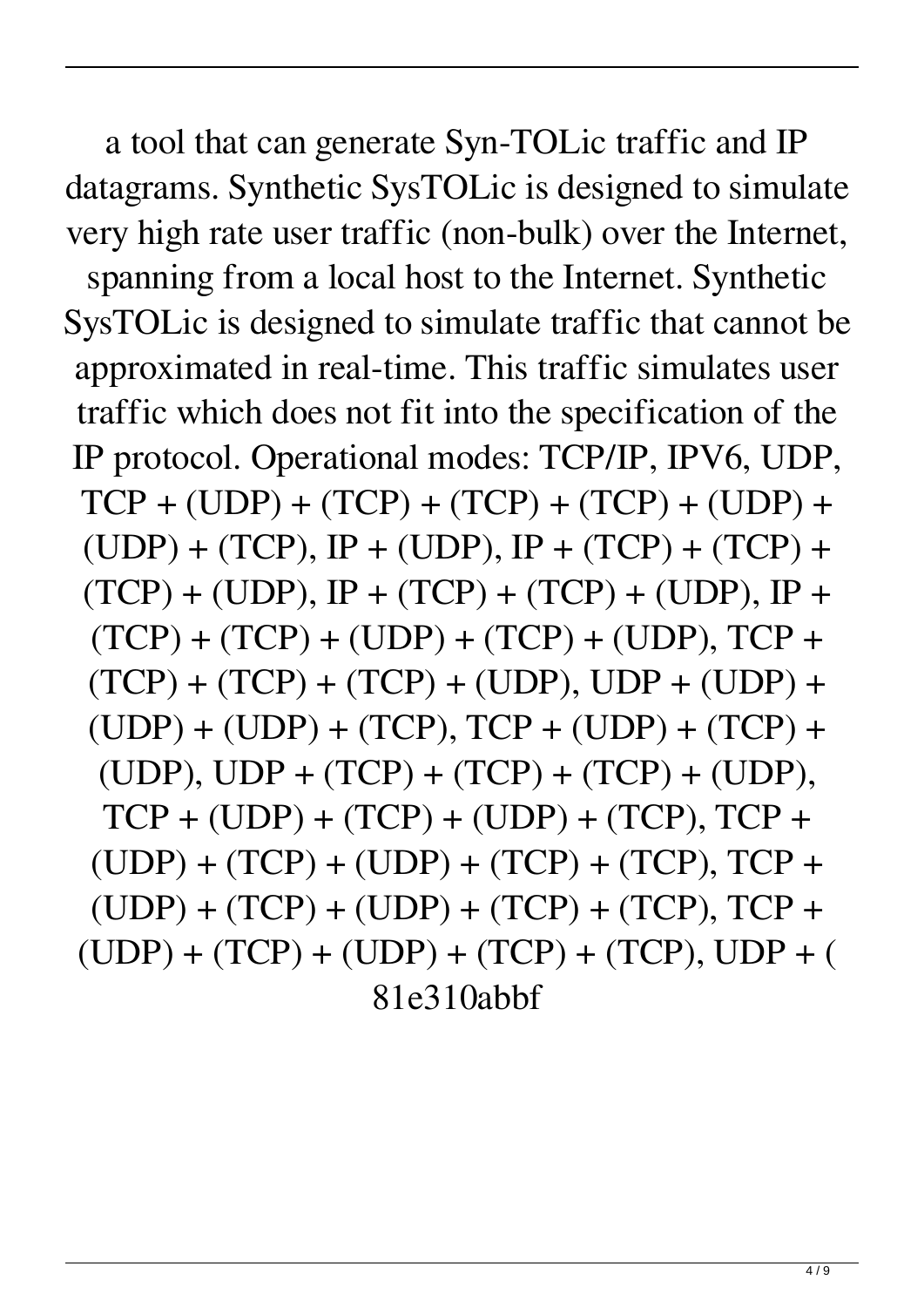Improve application performance by measuring network latency, throughput and related issues. Performance measurement is based on Unix-style multithreaded software for maximum responsiveness. I'm working with the Allegro graph component, which is built on top of GD. I don't want to write the graph code, so i'm using the set\_graph method to set up a graph based on a template. That works fine, but i cannot for the life of me figure out how to set the legend. The default documentation doesn't say anything about how to do it, and searching the Internet brings me lots of general examples, none that work for my purpose. Here's the code i'm working with. private array(poly\_color) color\_index, legend; procedure initialize; procedure set\_graph(graph\_name: string); procedure legend(legend\_name, legend\_color\_index: integer); procedure set\_legend(legend\_name: string); procedure set\_legend\_color(legend\_color\_index: integer); procedure

set\_legend\_line\_color(legend\_color\_index: integer); procedure graph(graph\_name: string); initialize begin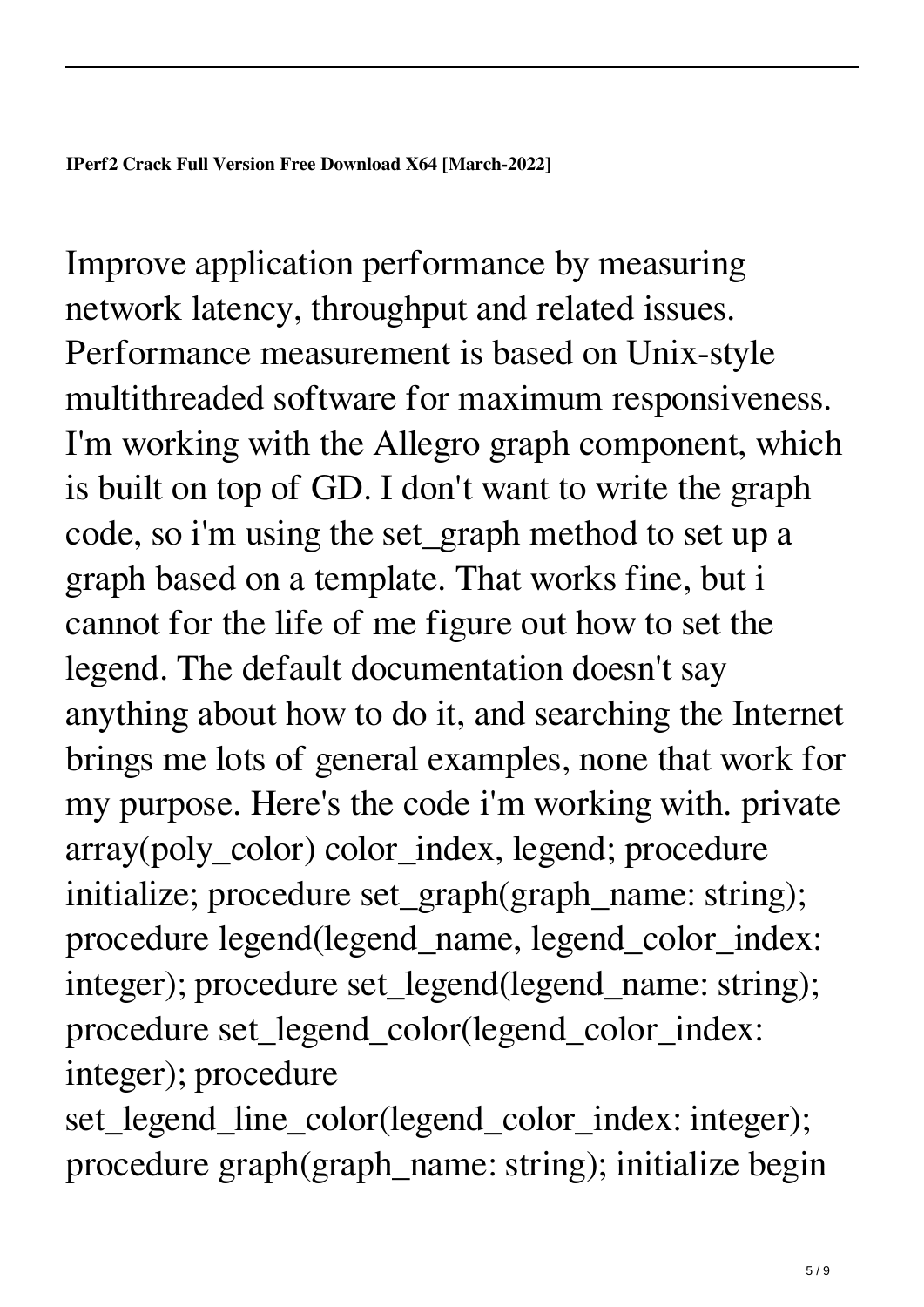color\_index:=@my\_random\_color[rand:0..6]; legend\_name:=@my\_random\_string[rand:5..15]; legend\_color\_index:=@my\_random\_color[rand:0..6]; end; set\_graph begin set\_legend(legend\_name); end; set\_legend begin set\_legend\_color(legend\_color\_index); set\_legend\_line\_color(legend\_color\_index); end; graph begin set\_legend\_line\_color(legend\_color\_index); legend('Date', legend\_color\_index); legend('Bytes', legend\_color\_

**What's New In?**

Designed for network administrators and security experts, IPerf2 is a console-based software utility that works as a performance measurement tool with support for both the TCP and the UDP protocols. The application provides ways to measure network bandwidth and speed with concern to both latency and throughput, relying on a multithreaded engine that ensures prompt responses and quick processing of all the requests. Console-based approach As mentioned before, there is no standard GUI available, but that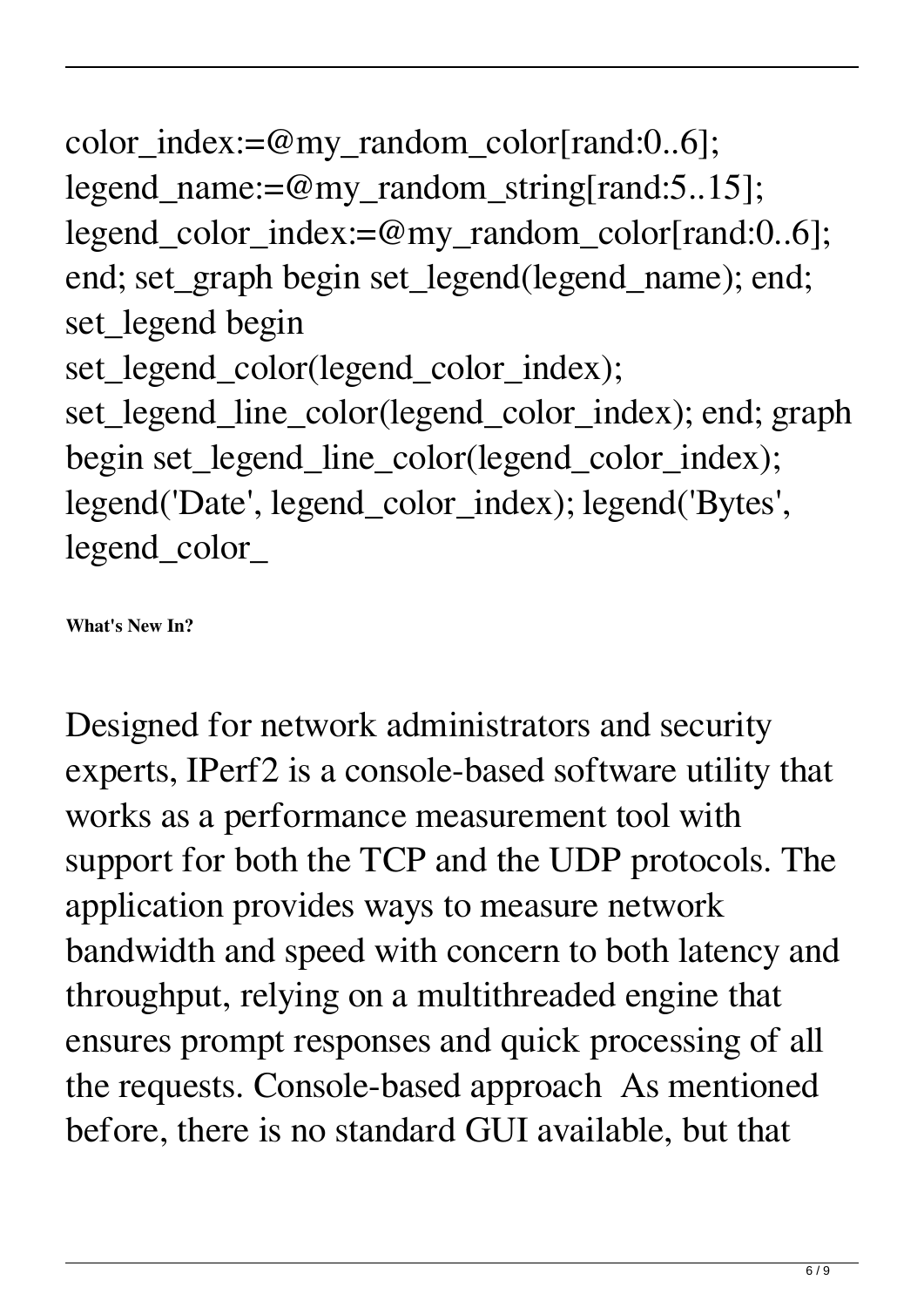should not pose any issues to the application's target users, who usually have a background experience with the Windows command line. There are three command sets available in IPerf2: client/server commands, serverspecific commands and client-specific commands. You can explore them all and read all about their functions using the "--help" command. Keep in mind that you must establish both a server to receive traffic and a client to send data for any test to take place, either on different hosts or on the same one. Get bandwidth reports for TCP and UDP traffic IPerf2 can provide detailed reports concerning the TCP or UDP transfers and traffic-related information. You get to control the port number or listen or connect to, configure the time interval between periodic reports related to bandwidth, and choose the measurement format or the buffer size. There are also TCP-specific commands that allow you to set the maximum segment size, choose the socket IP TOS field or toggle no delay options by disabling Nagle's algorithm in TCP data transfers. Client and server-specific commands When running in server mode, IPerf2 allows you to choose the port to listen and connect to and configure a series of parameters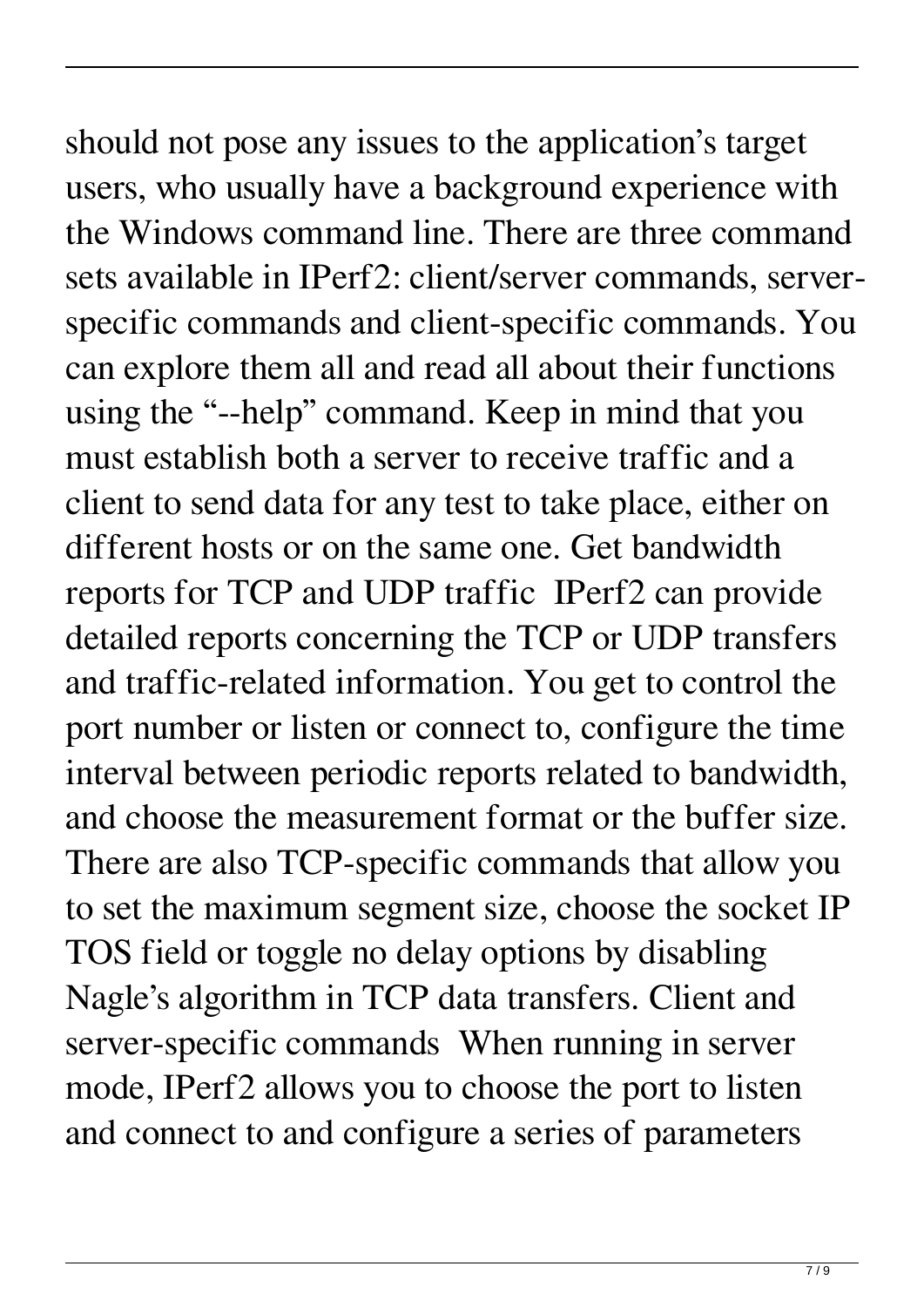such as the timeout for a permit key, the TCP receive window clamp size, the time interval between new listening sessions, and so on. IPerf2 can enable latency histograms with TCP or UDP transfers. By default, IPerf2 runs using a multithreaded configuration, but you can activate a single-threaded mode to run your tests. The client is the state that generates traffic by sending data to the server. IPerf2 allows unidirectional and bidirectional traffic, as well as full-duplex and multiple data streams. Additionally, multicast and SSM joins are supported. Evaluate host-to-host performance IPerf2 is a powerful tool in the right hands. It can measure TCP and UDP performance, both related to latency and throughput, based on the simulation of data traffic via network sockets. There are plenty of commands for users to experiment with and lots of client-server examples available to see how everything works. Key features \* Comprehensive command set for single- and multi-server configurations \* Command-line